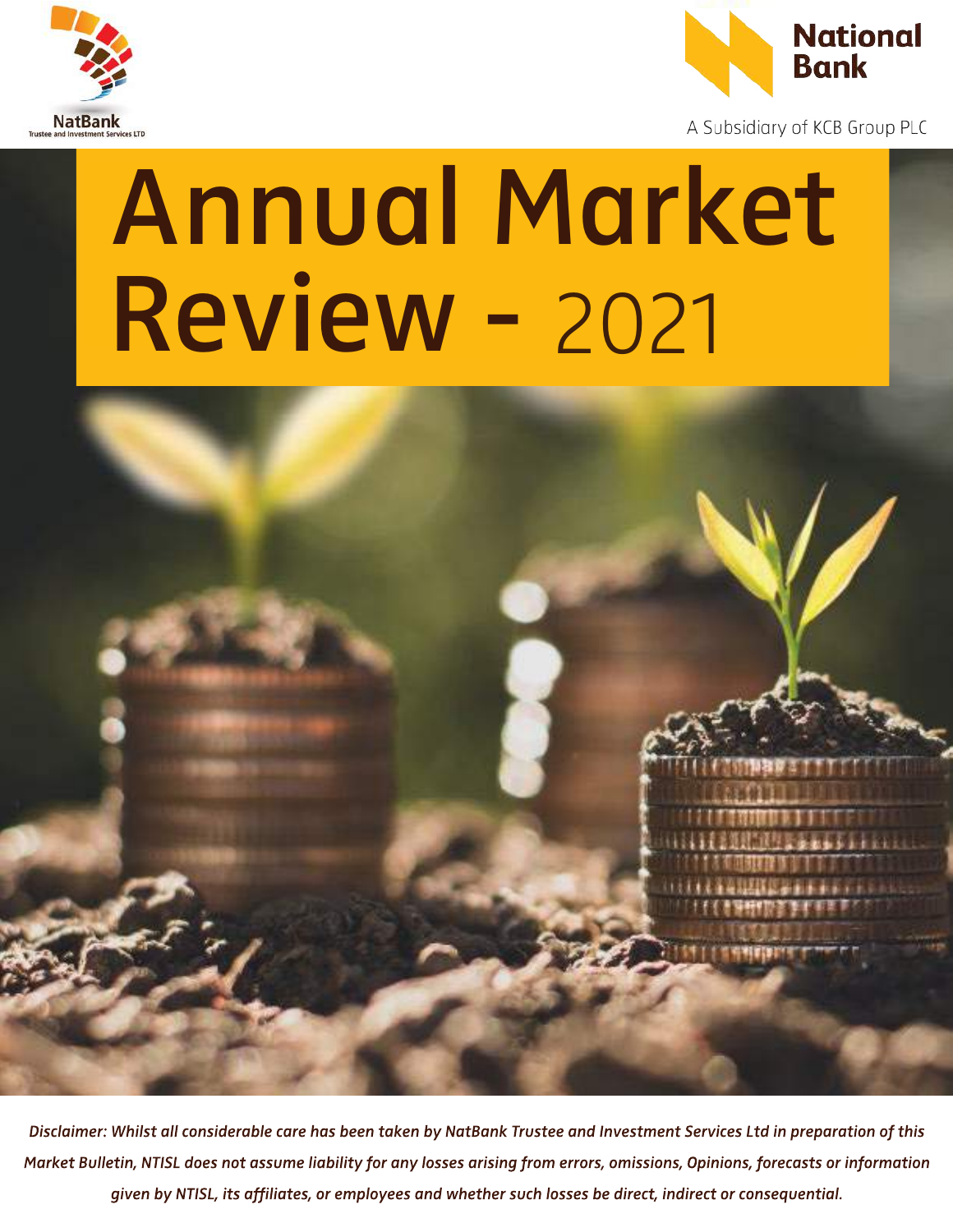## Message from the Principal Officer's Desk

Happy New Year to you all.



At the outset, I wish to pass my appreciation for your unwavering business support during the year 2021 albeit the rather challenging environment characterized by disruptions relating to the COVID-19 pandemic. The above notwithstanding, the firm maintained its positive momentum delivering positive performance best manifested by the accelerated growth in funds/assets under management. As at end of 2021, "NTISL" or "Natbank" as it is popularly known had slightly over Kshs 2.9 billion in funds under management mobilized through our investment services and registered products serving over 400 clients and slightly over Kshs 27 billion of funds under our corporate trustee services business. The bulk of these funds are invested in the stock market, money markets and government securities such as treasury bonds.

At NTISL, we take pride in our client centric investment approach that is tailored on achieving client's needs and objectives and by offering competitive returns through prudent and structured risk management processes.

Looking into 2022, our primary objective will be realigning ourselves towards offering an unparalleled investment proposition to all our clients underpinned by superior customer experience. We intend to dedicate our resources to enriching our range of investment products to make them attractive and accessible to both existing and potential investors. Of priority, we intend to launch the Natbank Unit Trust products consisting of an equity fund, balanced fund, fixed income fund and money market fund to both internal clients and the larger public in order to attract new customers to the brand.

To support our growth strategy, we have assembled a team of talented personnel who will be available to provide the relevant professional advice when called upon. The rollout of our improved ICT platform will significantly serve to enhance our service delivery and customer experience in line with the Group's digital leader and digital to the core agenda.

We therefore look forward to partnering with all staff and clients in your pursuit to achieve your financial and investment objectives. For any inquiries on our offerings do not hesitate to contact any of our representatives on email: NTISLstaff@nationalbank.co.ke or telephone: +254 (20) 282800 or our website: https://www.nationalbank.co.ke/home-ntisl

Once again, I take this opportunity to thank you for your business partnership and wish you all a prosperous 2022.

Yours sincerely,

Victor D. Odendo Principal Officer Natbank Trustees and Investment Services Limited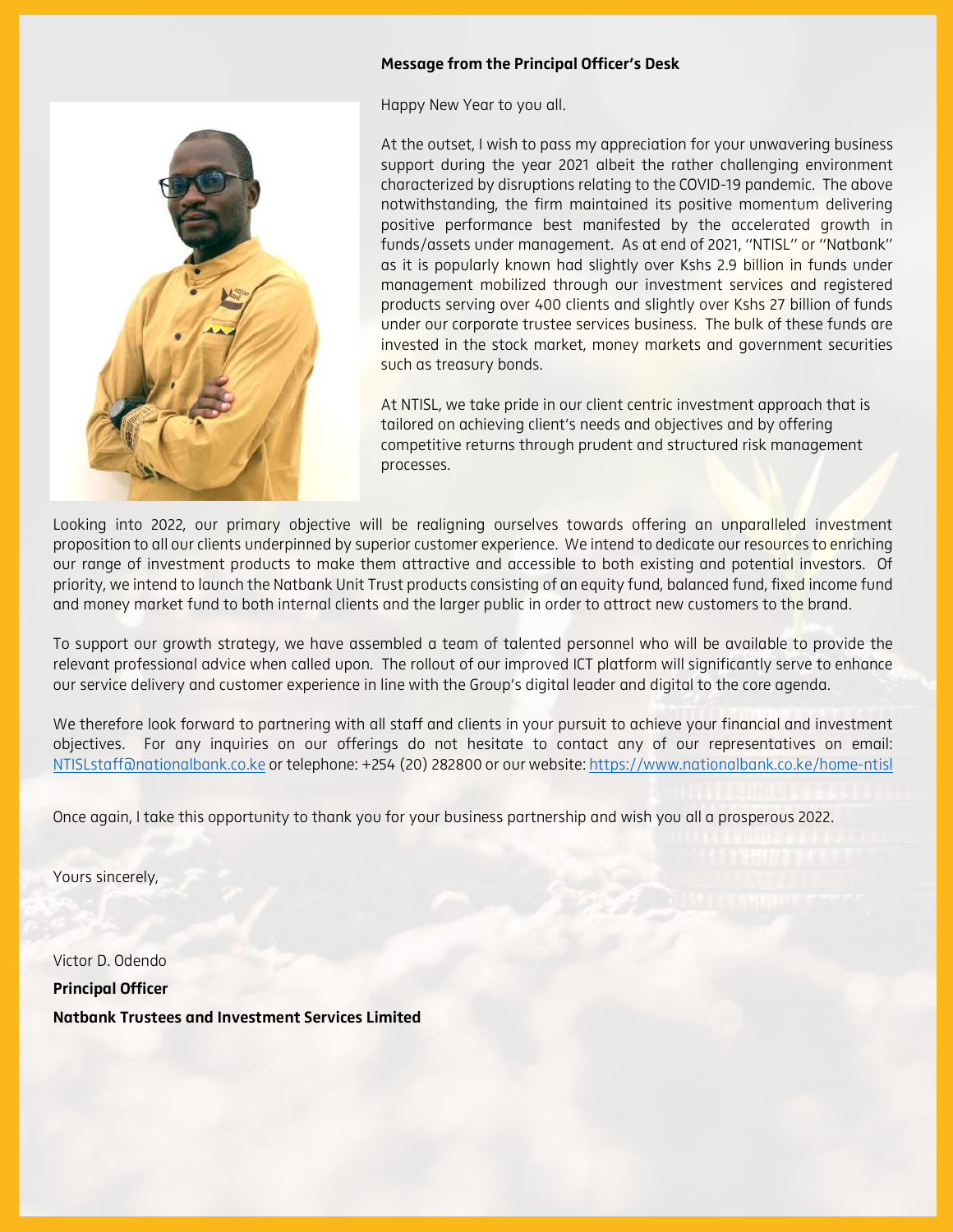#### MACROECONOMIC HIGHLIGHTS

#### ECONOMIC GROWTH:

According to the Kenya National Bureau of Statistics, Kenya's economy recorded an average y-0-y growth of 5.4% growth in the first half of 2021, (10.1% y-o-y growth recorded in Q2'2021 and 0.7% y-o-y growth recorded in Q1'2021). This was in contrast to a 0.3% y-o-y average contraction recorded in H1'2020. The growth was largely driven by growth in the manufacturing and accommodation & food services sectors which recorded growths of 9.6% and 9.1%, respectively, in Q2'2021, compared to the contraction of 4.7% and 56.8%, recorded in Q2'2020. The growth in these sectors was mainly driven by easing of COVID-19 travel restrictions and lift of the dawn to dusk curfew that was put in place since March 2020. There was however a slowdown in performance of agriculture, forestry and fishing activities in the first and second quarters of 2021. The sector is estimated to have contracted by 0.9% in Q2'2021 compared to a growth of 4.9% in the corresponding quarter of 2020.



Kenya Quarterly GDP Growth

*Economic Growth Outlook: The government's efforts to accelerate its vaccination program and the relaxation of lockdown measures compared to the preceding year is expected to further boost private sector performance providing support to the economy. Given the low base in 2020, it is expected that the economy will post a significant rebound in 2021 with GDP growth estimated at 5.60%. As for 2022, we maintain cautious optimism that growth will be sustained at similar levels taking into consideration the still prevailing COVID-19 pandemic and the forthcoming general elections in August 2022.*

#### INFLATION:

The monthly average inflation rate came in at 6.1% within the government's set range of 2.5% - 7.5%. The relatively high inflation can be attributed to the high fuel prices experienced during the year, coupled with food supply constraints following erratic weather conditions experienced in the second half of the year which led to food commodity prices spiking.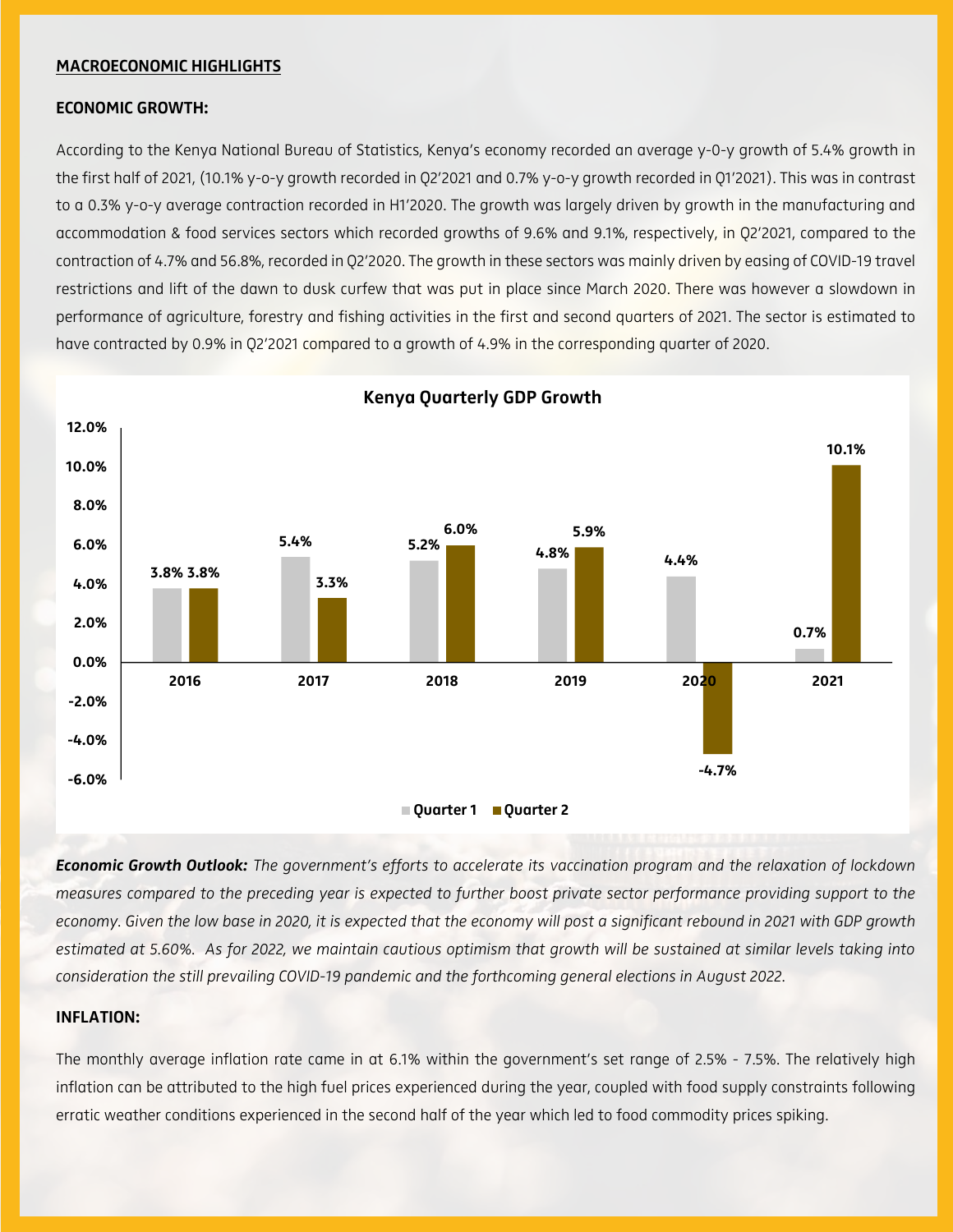

*Inflation Outlook: Inflation is expected to remain at the current levels in the short term on account of increased global fuel prices, higher food prices domestically due to depressed short rains, coupled with increased demand for both goods & services as activities elevate following the full re-opening of the economy.*

#### Currency Performance:

The Kenya Shilling depreciated by 3.6% against the US Dollar to close at Kshs 113.1 in 2021, compared to Kshs 109.2 at the end of 2020. The depreciation was largely driven by the strengthening of the dollar which saw it appreciate against majority of global currencies on increased demand. The increased demand was partly due to the resumption of trade, following the reopening of many economies, coupled with the rise in the US inflation in the US which revived bets of tighter monetary policy in the near term. The Kenyan shilling also depreciated by 2.46% against Pound Sterling but appreciated by 4.41% against the Euro.



| <b>Performance Against Major Global Currencies</b> |                             |             |                     |  |  |  |  |  |
|----------------------------------------------------|-----------------------------|-------------|---------------------|--|--|--|--|--|
| <b>Currencies</b>                                  | <b>Dec 2020 (vs</b><br>KES) | 31 Dec 2021 | <b>YTD</b> $\Delta$ |  |  |  |  |  |
| USD                                                | 109.17                      | 113.14      | $(-3.64%)$          |  |  |  |  |  |
| EUR                                                | 133.90                      | 127.99      | 4.41%               |  |  |  |  |  |
| GBP                                                | 148.40                      | 152.05      | (2.46%)             |  |  |  |  |  |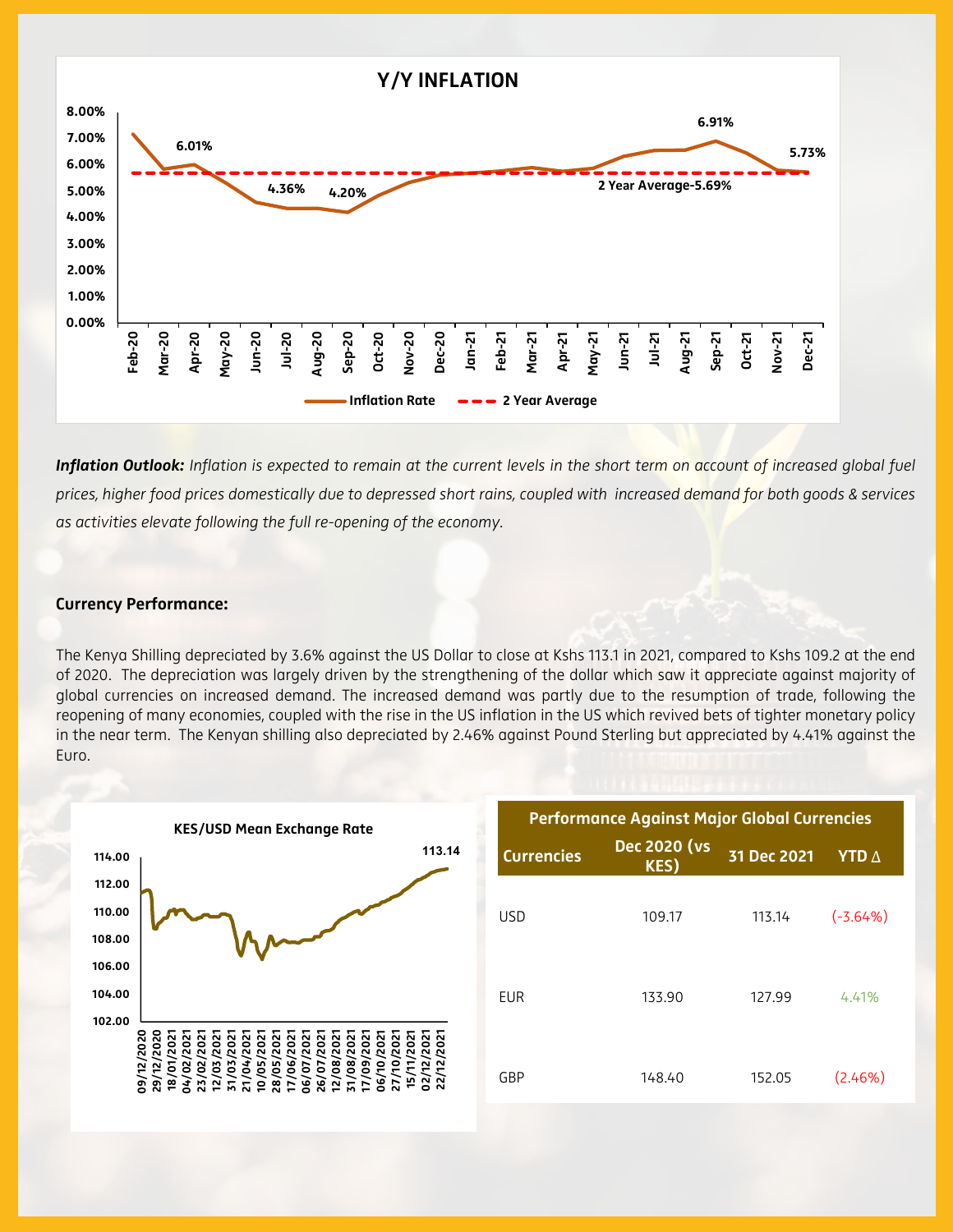*Currency Outlook: Kenya's current account has remained resilient notwithstanding the impact of COVID 19 shocks, with the deficit estimated at 5.4% of GDP in the 12 months to October and is projected at 5.2% of GDP in 2021. Export of goods continues to deliver strong performance, growing by 10.8% in the period January to October 2021 compared to a similar period in 2020. Receipts from tourism and transport services have also improved as international travel continues to recover. Remittances on the other hand have maintained robust growth at USD 337.4 mn in October 2021 and are 20.1% higher in the period January to October 2021 compared to a similar period in 2020. The above notwithstanding, pressure on the currency is expected to sustain largely attributable to the strengthening of the US dollar, coupled with a high oil imports bill following the continued rise in global crude oil prices as supply remains constrained whilst demand is accelerating.*

#### FIXED INCOME HIGHLIGHTS

During the year, T-bills auction recorded an undersubscription, with the average subscription rate coming in at 94.1% compared to an average of 130.9% in 2020. The yields on the 91-day, 182-day and 364-day T-bills increased by 36.5 bps, 69.5 bps and 101.9 bps to close the year at 7.27%, 8.09% and 9.367%, respectively. Primary T-bond auctions on the other hand were oversubscribed, with the subscription rate averaging 147.6%, which was higher than the 130.6% average subscription rate recorded in 2020.

The secondary bond market recorded increased activity with the turnover increasing by 50.2% to Kshs 919.1 bn, from Kshs 667.3 bn in 2020. The yield curve had an upward adjustment, partly attributable to debt pressure build up, coupled with increased inflation during the year which saw investors look to compensate for the inflation risk and sustain the real rate of return. This saw the FTSE NSE bond index shed 2.2% to close the year at 96.1, from 98.3 at the end of 2020. The chart below is the yield curve movement during the period.



*Fixed Income Outlook: There has been a notable Improvement in revenue collections in the current financial year. Revenue collections overshot the government's prorated estimates in the first four months of the FY 2021/2022, by 1.1% to close at Kshs 591.9 bn. Despite this, rising expenditure pressures consistent with the government's efforts to stimulate growth, coupled with debt service requirements could sustain wide deficits and as such we expect Interest rates to continue picking up as debt pressure builds following increased fiscal needs in the medium-term. Based on the backdrop of the current fixed income market*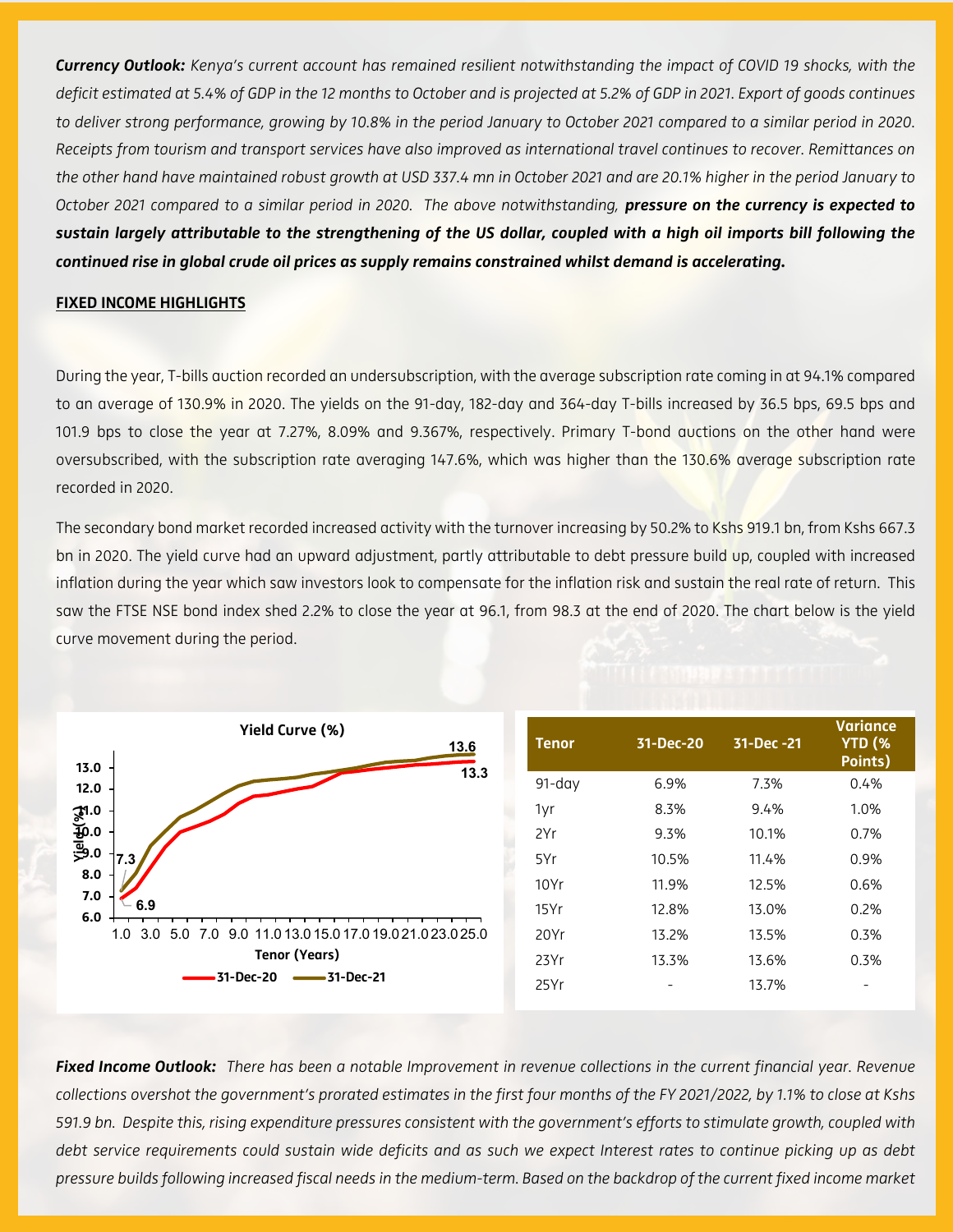*outlook we maintain our preference for medium term papers to mitigate the duration risk whilst maintaining adequate real return given the rising inflation.*

### EQUITIES MARKET PERFORMANCE

During the year, the Kenyan equities market was on an upward trajectory, with NASI, NSE 25 and NSE 20 gaining by 9.5%, 9.8% and 1.6%, respectively. The NASI performance was mainly driven by gains in a number of large cap Banking counters such as Equity Group, ABSA and KCB which edged up by 45.5%, 24.5%, and 18.4%, respectively. Safaricom which accounted for 59.5% of Nairobi Stock Exchange (NSE's) market capitalization as at the end of the year also edged up 10.8% to close the year at Kshs 37.95.

Equity turnover during the year declined by 11.2% to USD 1.3 bn, from USD 1.4 bn in FY'2020. Foreign investors remained net sellers, with a net outflow of USD 91.9 mn, compared to net outflows of USD 280.9 mn recorded in FY'2020. The foreign-investor outflows during the year can be attributed mainly to profit taking activities as most large cap stocks recorded significant gains during the year, compared to 2020.

| Indicator     | $4 - Jan - 2021$ | 31-Dec -2021 | $% \triangle 2021$ |
|---------------|------------------|--------------|--------------------|
| <b>NASI</b>   | 152.0            | 166.46       | 9.48%              |
| <b>NSE-20</b> | 1872.4           | 1,902.57     | 1.61%              |
| <b>NSE-25</b> | 3410.1           | 3,743.90     | 9.79%              |

| <b>Top Gainers</b>        |             | <b>Top Losers</b>  |                              |             |
|---------------------------|-------------|--------------------|------------------------------|-------------|
| <b>Security</b>           | 31 Dec 2021 | $% \triangle 2021$ | <b>Security</b>              | 31 Dec 2021 |
| Equity Group Holdings Plc | 52.75       | 45.52%             | <b>Standard Group Plc</b>    | 13.55       |
| BK Group Plc              | 29.00       | 41.46%             | East African Portland Cement | 6.66        |
| Nairobi Business Ventures | 6.06        | 30.32%             | WPP ScanGroup Plc            | 4.14        |
| ABSA Bank Kenya Plc       | 11.85       | 24.47%             | Eveready East Africa         | 0.98        |
| HF Group Ltd              | 3.90        | 24.20%             | Diamond Trust Bank Kenya     | 59.50       |

*Equities Outlook: We expect the broad-based declines in stock prices recorded in the tail end of the year linked to profit-taking to slow down in the short term, mainly supported by expectations of continued impressive financial performance by the Banking and Telecommunication counters, as well as investors taking positions for the dividend play. We are however cognizant of the risks in the medium term, as we approach the election year, which might have a negative impact on investor sentiments. Pockets of value however exist in several counters currently trading at discounts to their intrinsic value and median sector multiples despite exhibiting strong earnings growth. Given the underlying risks in 2022 we have a bias towards telecommunications and financial services counters which have continued to exhibit resilience during the COVID-19 pandemic.*

Natbank Trustee and Investment Services Ltd (A wholly owned subsidiary of the National Bank of Kenya). 13th Floor, National Bank Building, Harambee Avenue, Nairobi. P.O. Box 72866-00200 Email: ntislstaff@nationalbank.co.ke; Tel: 020 - 2828356; 8357;8252, 8692, Esther Kariuki -0723565743; David Gitau- 020 – 2828398